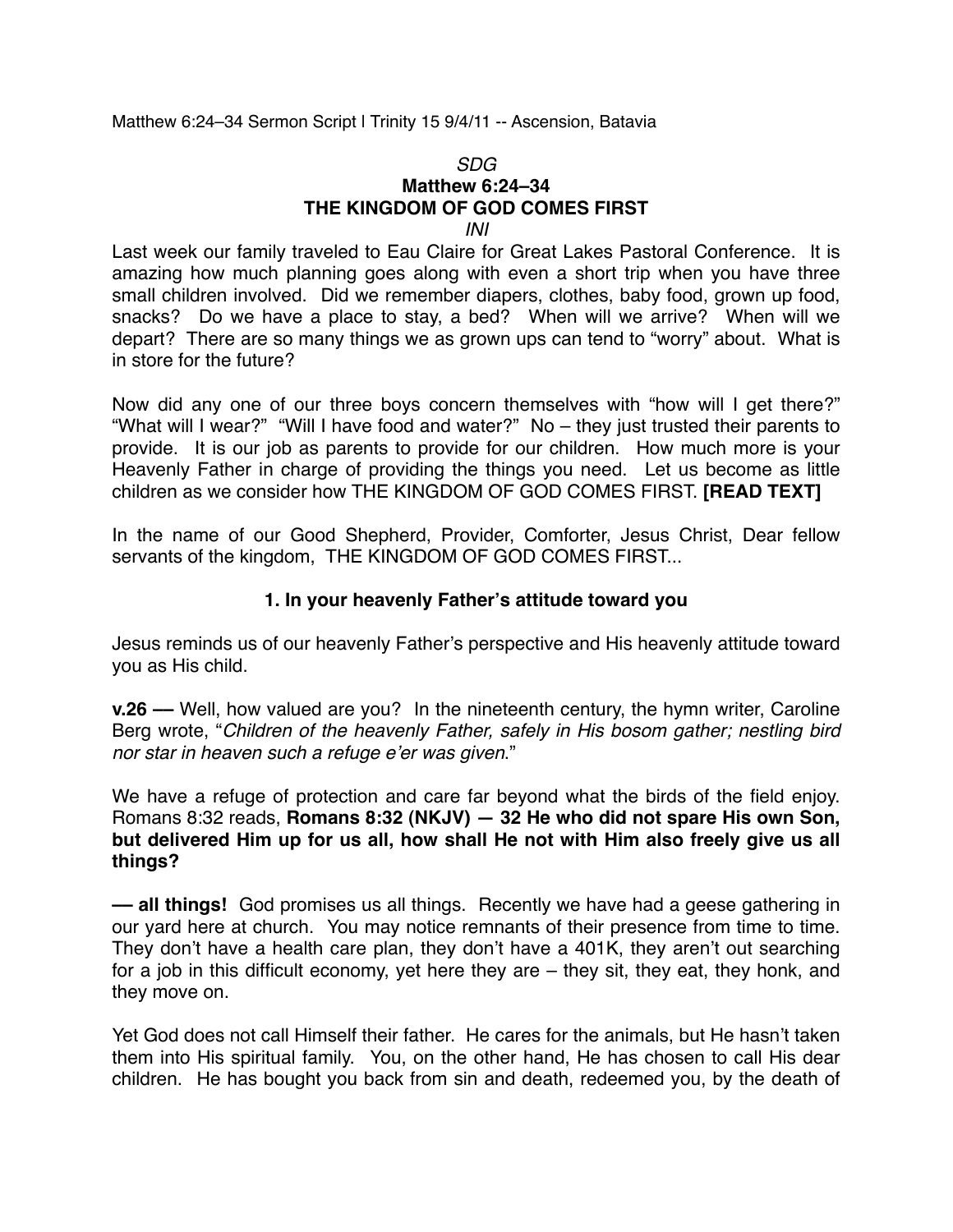His true and only begotten Son, that you might be adopted into His eternal care. The Kingdom come first in everything God does for you and allows to happen to you.

**v.33** –– And I read again, "**all these things will be added to you**." God promises to provide. This is because the kingdom comes first in God's attitude toward you. The kingdom may best be defined as "*God*'*s ruling activity*." And we know from other passages that God's ruling activity is in the preaching of the gospel. This is how God rules our hearts and our lives, by forgiving us our sins and creating new life in our hearts to follow His will. God promises to provide. He knows that in order for His kingdom to continue His children must continue. That is in order for the preaching of the gospel to continue His children must continue.

The psalmist in Psalm 37 declares, **Psalm 37:25 (NKJV) — 25 I have been young, and now am old; Yet I have not seen the righteous forsaken, Nor his descendants begging bread.** Everything that is needed to preserve the preaching of the gospel as long as this world continues God will provide to you.

Now is this a blanket promise that you will never suffer hard times; that there will always be a four course meal on the table, a freezer full of meat, gas heating, an extra guest room down stairs, and the latest fashion on your shoulders? No where in our text does God say, eat, drink, and be merry; in fact, He warns against such an attitude that takes no care for tomorrow. He warns against us becoming so accustom to the comforts of this world that we don't ever want to leave. That complacency is what leads us to forget about God; to forget what is most important in this world; to stop seeking the kingdom. The kingdom of God comes first. Sometimes God knows that the best thing for our spiritual wellbeing, for our faith, is not to have the comfort we desire. Sometimes what drives us back to a reliance on our heavenly Father is when we loose that investment, when we loose that job we've had for ten years or more; when some tragedy strikes, or when we get bad news, our heavenly Father is the only source of stability. **His righteousness**, as v.33 says, is what calms our fears. That is because His righteousness is seen in Jesus – the satisfactory payment for all our sins and the source of eternal life. Sometimes the way in which our Father "adds all these things" to us is by taking His beloved children home to be with Him in heaven. Through victory over death, our Father ushers us out of this world of worry and into paradise where all things beyond our wildest dreams are added to us. The kingdom comes first in every decision your heavenly Father makes for you in your life – love is always behind His plan.

## **2. In your attitude toward your heavenly Father**

We have seen how the kingdom of God comes first in our Lord's attitude toward us, now how can the kingdom come first also in your attitude toward your heavenly Father.

**v.24** –– How can worrying amount to serving mammon? "Mammon" is a term the Bible uses to refer to "earthly wealth and security". How does worrying about money, clothes, house, etc. lead us to "despise" our Lord? An ungodly a–ttachment to our possessions leads us to a de–tatchment from the lasting possessions of faith in God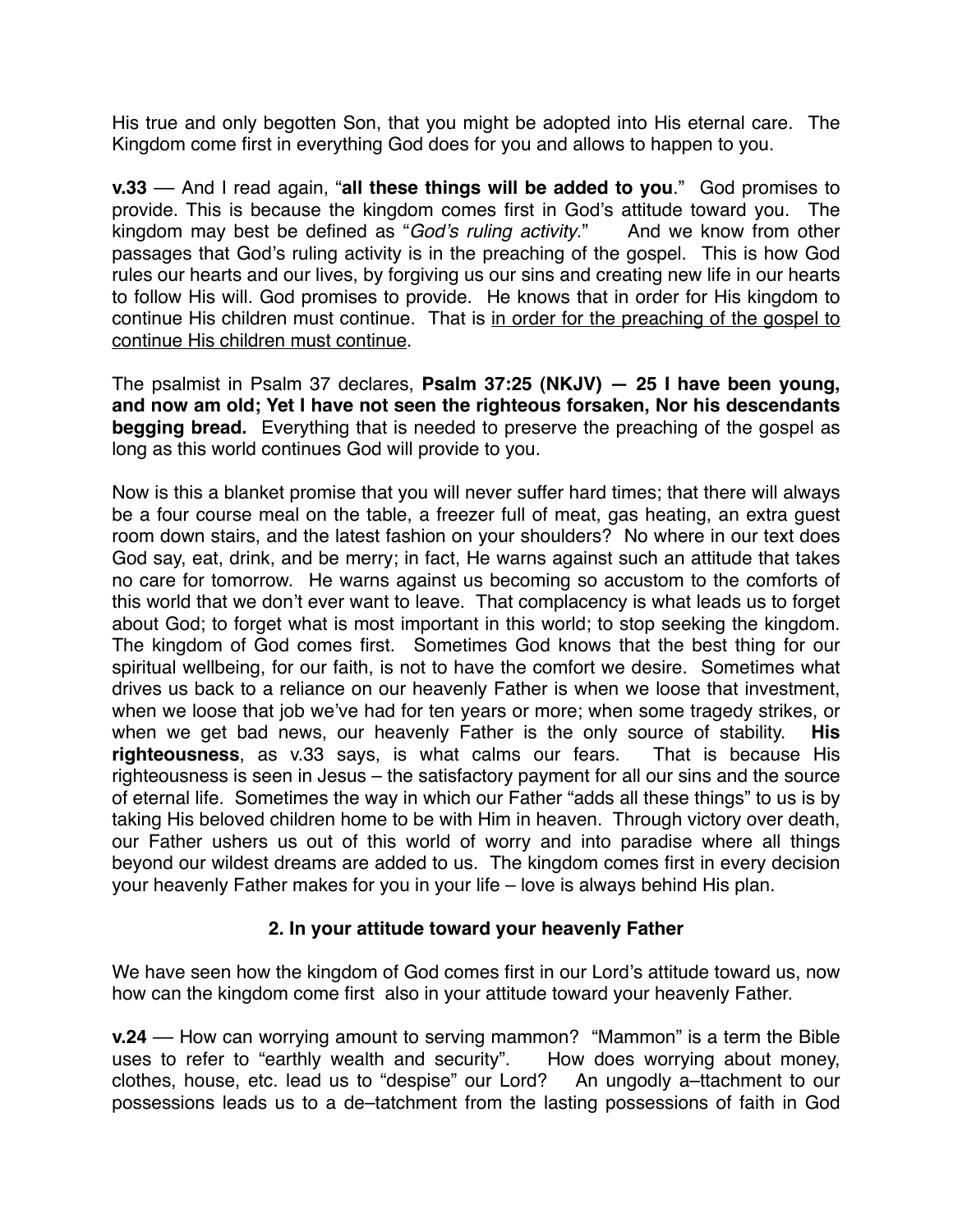and heaven. This is where we begin serving our earthly needs, worrying about mammon, and withdraw our service to God's kingdom. In Galatians 6 from our Scripture text we read, **Galatians 6:8 (NKJV) — 8 For he who sows to his flesh will of the flesh reap corruption, but he who sows to the Spirit will of the Spirit reap everlasting life.**

v.25, 27; The English Standard Version translates v.27, "**Matthew 6:27 (ESV) — 27 And which of you by being anxious can add a single hour to his span of life?**" This translation seems to get at the meaning of what Jesus says. By worrying, by being consumed with what will happen tomorrow, or in ten years, or at retirement, so on; by worrying, can you add even one day on to your life? No  $-$  in fact the opposite is probably true; how often do hairs turn gray or even disappear during those stressful years. Stress is associated with all kinds of health issues. So as Jesus says, (**v.25b**).

Prior to our text in v.19 Jesus has in a way introduced this concept when He says, **(6:19)**. If we invest our trust, our security, our time, our concern only in earthly treasures then what happens when "thieves break in and steal," when "moth and rust destroy"? We think then "God doesn't love me." "God is punishing me."

Think of it in financial terms. We find ourselves so invested in our anxieties about this world that we withdraw our investment in our Lord. We stack up so many "dollars of concern" in what needs to be done to make my earthly stay a happy and satisfying one that our "interest" in what needs to be done for the kingdom plummet.

This last week while I was at Great Lakes Pastoral Conference I heard a striking devotion from one of the brethren. In his devotion he was contrasting his home on earth with his home in heaven. He spoke of how things were actually going fine in his home life – children were doing well, finances o.k., things were good. He then went on to actually pray to God that if it were necessary He take some of these comforts away. He prayed that these comforts would not lead him to forget about His heavenly home; that he would not become so used to living in this world that he would never want to leave.

His text was Hebrews 13:14, **Hebrews 13:14 (NKJV) — 14 For here we have no continuing city, but we seek the one to come.** This city, this home, this world we live in will not continue forever. We seek the one to come.

What we think we need and what we really need are sometimes two different things. Consider someone from a country like Somalia, Ethiopia and Kenya where drought and famine have caused poverty levels to be among the highest in the world. If we were to ask the question, "what do you need?" – would they answer in the same way that I would?

**v.32** — The greatest way we could prepare for harder times ahead would not be to worry or spend every moment trying to secure our earthly future. We prepare for harder times by turning to our heavenly Father in His word NOW. **(v.33)** While times are comfortable we should be ever more zealous to focus on the needs of the kingdom